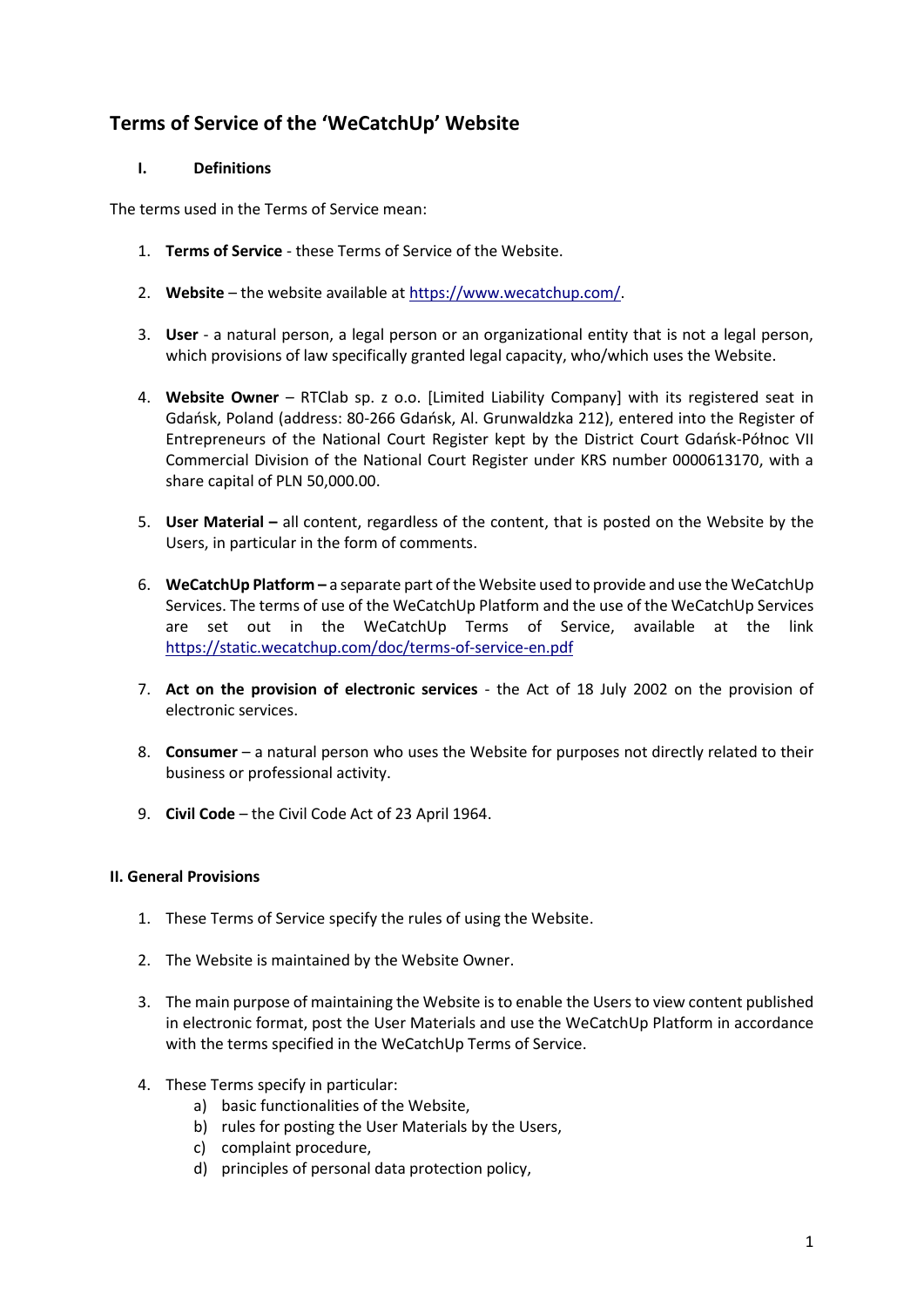- e) rules of amending the Terms.
- 5. The minimum hardware requirements for using the Website are as follows:
	- a) Computer or other device with access to the Internet.
	- b) Access to e-mail.
	- c) Web browser: Mozilla Firefox version 56.0 or updated with disabled service of JavaScript and cookies; or Google Chrome version 61.0 or updated, Opera version 38, Edge, Safari 11.
- 6. The Users may access these Terms of Service at any time via the link on the main page of the Website, download it and make a printout.
- 7. The Website Owner makes every effort to ensure that Users can use all the functionalities of the Website in an uninterrupted manner, however, the Website Owner reserves the right to temporarily suspend the functioning of some or all the Website's functionalities in order to carry out its maintenance, updates or repairs.
- 8. The Website Owner makes every effort to ensure that all functionalities of the Website work properly. Nevertheless, the Website Owner is not responsible for irregularitiesin the operation of the Website's functionality. This provision does not limit the rights of the Consumers under applicable law.
- 9. The Website Owner may organize competitions, promotions and games for all or some Users independently or jointly with other entities. The terms of such competitions, promotions or games will be specified in separate terms and conditions available on the Website.
- 10. All graphic elements, technical solutions and other elements of the Website, in particular HTML and XHTML code, CSS sheets, JavaScript scripts and multimedia links, as well as programs made available through the Website are subject to legal protection in terms of copyright belonging to the Website Owner.
- 11. The User has no right to copy or record elements or the whole of the Website in any manner and in any form, except for those elements copying or recording of which are expressly permitted by the Website Owner.
- 12. The User acknowledges that the materials published on the Website do not have to be without errors. The Website Owner is not responsible for the consequences of the Users' compliance with the content of materials posted on the Website, nor for their reliability and completeness. This provision does not limit the rights of the Consumers under applicable law. Posting a given material on the Website does not mean that the content contained therein is true or untrue; the Website is not of scientific, but only entertaining nature.
- 13. The Website Owner reserves the right to introduce new functionalities to the Website, modify existing functionalities or remove them. Such changes require an amendment to the Terms of Service only to the extent that they change the rights or obligations of the Users or the Website Owner.

# **III. Basic Rules of Use of the Website**

1. The User using the Website is obliged in particular to: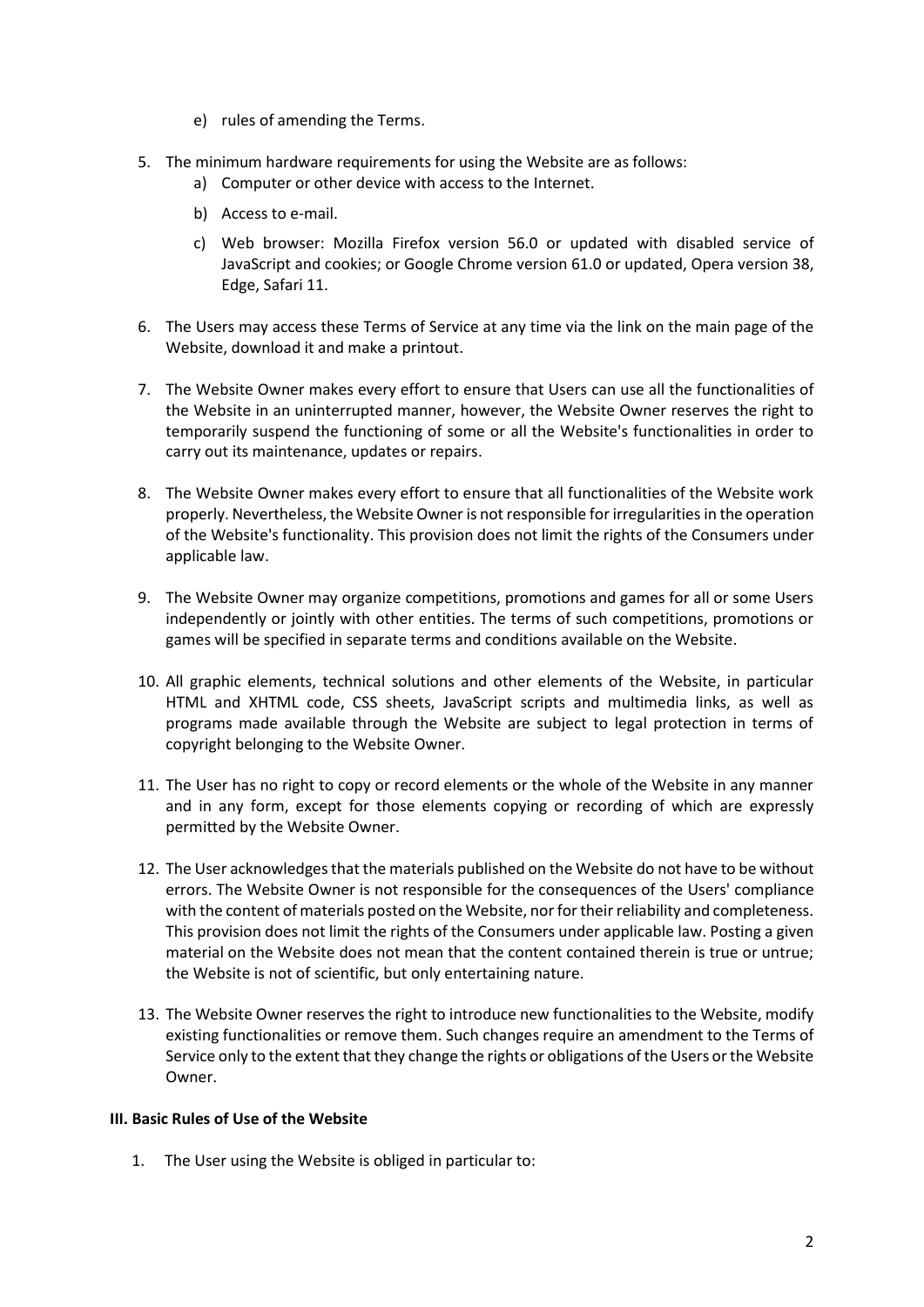- a) not provide or communicate content prohibited by law,
- b) not take actions such as sending or placing unsolicited commercial information on the Website,
- c) use the Website in a manner that does not interfere with its functioning,
- d) use any content posted on the Website only for own personal use,
- e) use the Website in a manner consistent with all applicable provisions of law and provisions of the Terms of Service.
- 2. The Website Owner may enable the Users to post and publish the User Materials in places selected by the Website Owner. The Website Owner may allow posting and publishing the User Materials only by those Users who/which have an individual account on the Website and only after logging in such an account by the User.
- 3. By sending or posting the User Materials on the Website, the User represents their own views and opinions, taking full responsibility for the published content. The Website Owner is not liable for the User Materials, unless such liability results from the applicable law.
- 4. It is impermissible to send or post on the Website the User Materials by the User that are unlawful, pornographic, calling to racial, religious, ethnic hatred, promote violence, vulgar and that violate generally applicable moral principles.
- 5. Each User Material sent or posted on the Website should be the result of the User's personal work or the User should be authorized by persons who have the rights to the given User Materials to use them on the Website, as well as meet the following conditions:
	- a) the content of the User Material shall not violate any provisions of generally applicable law, also taking into consideration that access to the content of the User Material will be available to any other User regardless of age.
	- b) the content of the User Material should be consistent with good customs, including in particular it cannot contain offensive information or curses, and in particular violate the personal rights of a third party,
	- c) the content of the User Material must not infringe copyright or other similar rights, including the right to protect the image of any third party,
	- d) the content of the User Material cannot constitute a direct and intentional advertisement concerning entities other than the Website Owner.
- 6. The Website Owner reserves the right to remove or block the possibility of sending or posting the User Materials violating these Terms of Service without notifying the User, as well as the right to block participation on the Website in relation to persons violating the provisions of the Terms of Service or the provisions of generally applicable law.
- 7. When publishing the User Material posted by the User, the Website Owner may publish part of the IP address from which the connection to the Website server was made, and if it is necessary to log in by the User to post the User Material on the indicated social network, the Website Owner may publish the User's data related to the User's account on such a social network (such as, in particular, name and surname and image); the User acknowledges that such data is automatically collected from the User's account data on the social network and the Website Owner is not able to verify, modify or delete it without deleting this particular User Material. When publishing the User Material posted by the User, the Website Owner may or may not publish the User's signature.
- 8. At the time of sending or posting the User Material on the Website, the User grants the Website Owner a non-exclusive license to use the content of the User Material by broadcasting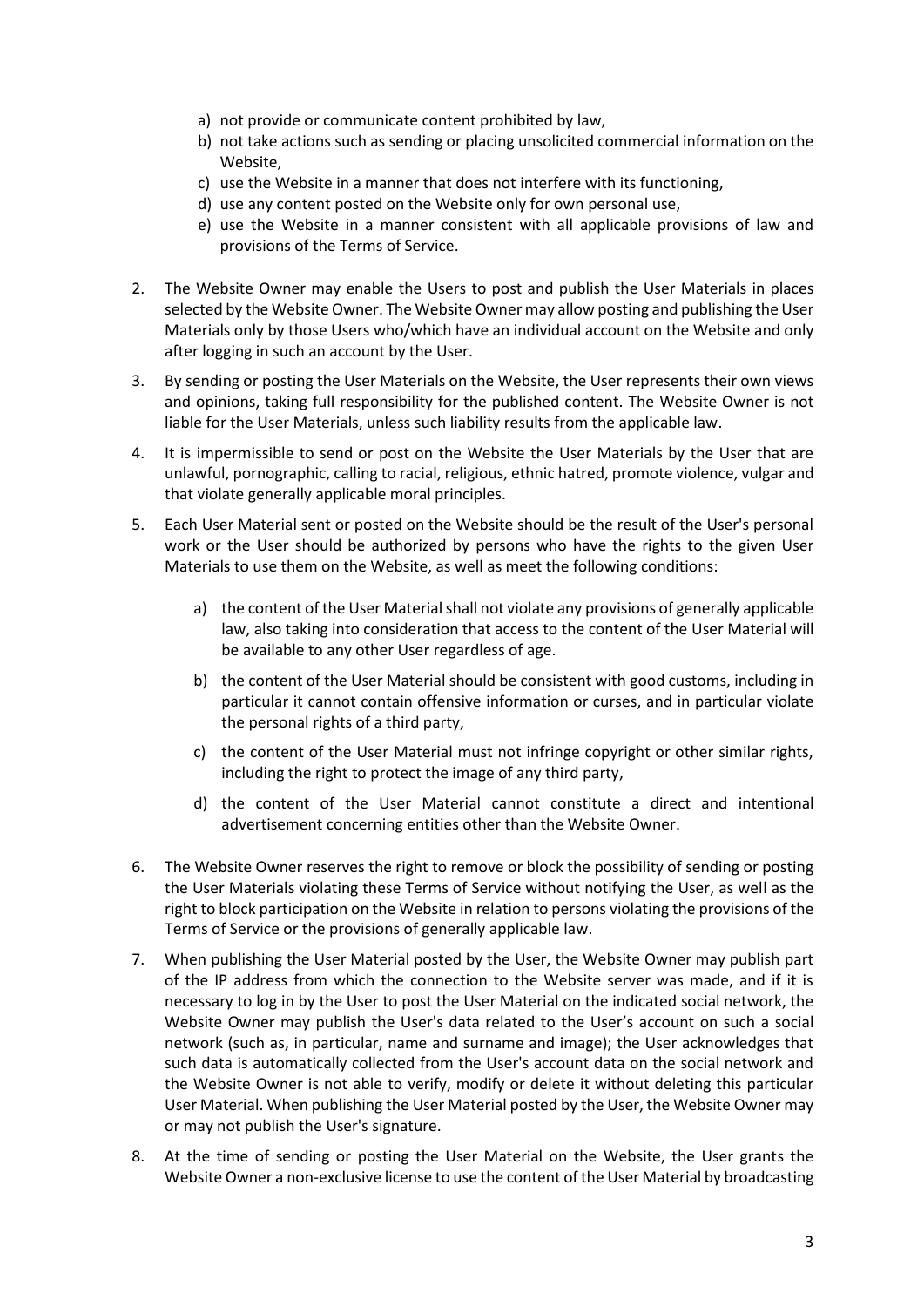it on any pages of the Internet as a whole, as well as all elements contained in the User Material, in whole and in fragments, with and without modifications, without time limits, free of charge and without territorial limitations, together with the right to a paid or free sublicense, on the same terms in order to enable the provision of services via the Website. The license also includes the right to place the User Material in any promotional materials related to the Website, including those issued in print.

- 9. The Website Owner, acting also through designated moderators, is entitled to any transfer or modification of the Material within the Website, as well as to block or delete the User Material or the entire discussion.
- 10. The Website Owner reserves the right to charge the User a fee, if the User violates the Terms of Service by posting advertising content or other materials on the Website, as well as for placing an advertisement on the Website on commercial terms.
- 11. In the event that, in connection with the violation of the provisions of law or the rights of a third party by any User Material sent or posted on the Website, the Website Owner risks being held liable for any reason, the User is obliged to exempt the Website Owner from such liability to the fullest extent permitted by law, and in the event that the Website Owner suffers losses or incurs costs, to compensate such losses or reimburse such costs in full amount.

# **IV. Complaints**

- 1. Any other complaints related to the use of the Website should be sent to the following address: [support@wecatchup.com](mailto:support@wecatchup.com) In the complaint notification, the reason for the complaint should be provided.
- 2. The Website Owner considers each complaint within 30 calendar days.

### **V. Personal data**

Detailed information on the protection of personal data of the Website Users is specified in the Privacy Policy constituting **Appendix No. 1** to these Terms of Service.

### **VI. Final provisions**

- 1. In matters not covered by these Terms of Service, the relevant provisions of Polish law shall apply.
- 2. These Terms of Service are effective from 1.11.2021.
- 3. The Website Owner may amend the Terms of Service due to important reasons. Amendments may arise from changes in the technological, legal, economic or organizational aspect of conducting the Website Owner's business, as well as changes in the structure or content of the Website or the Website Owner's offer. Any amendments to the Terms of Service will be communicated to the Users on the Website and will take effect from the moment of notifying the Users of amendments, by publishing the new content of the Terms of Service on the Website, with notification of the content of the changes.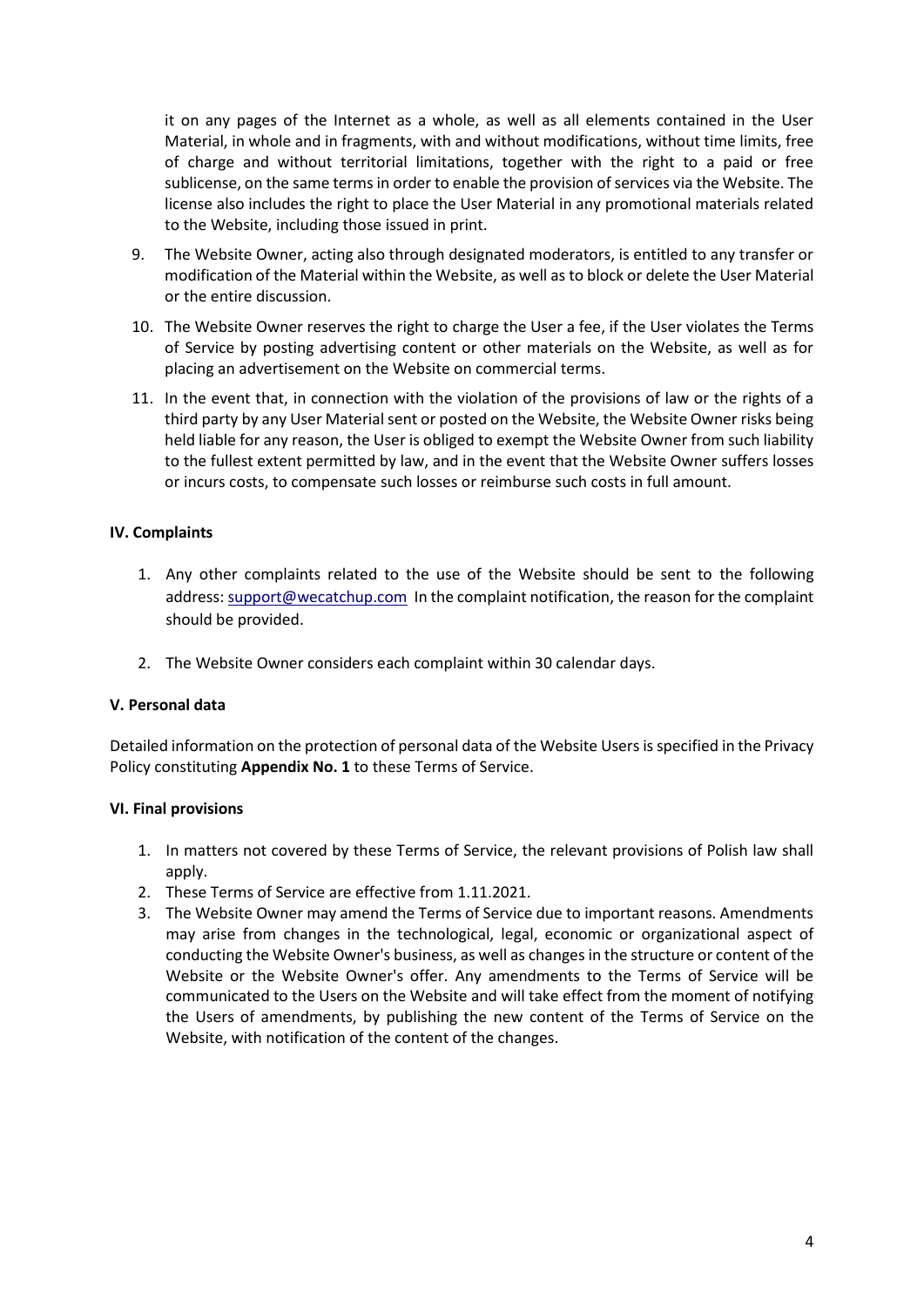**Appendix no. 1**  Privacy Policy

### **Privacy Policy**

RTCLab sp. z o.o. (hereinafter referred to as the '**Website Owner**'), the owner of the website https://www.wecatchup.com/ (hereinafter referred to as the '**Website**') acts with the utmost respect towards its users and ensure the protection of their rights, with particular regard to any data or information stored or read on the terminal equipment.

We have developed this Privacy Policy in order to specify and indicate the principles and mechanisms of data collection and processing.

The Website Owner collects personal data and other various data. Depending on the type of data, it is downloaded at the user's request or automatically.

**Dear User, by using this website in any manner you accept the rules specified in this Privacy Policy.**

**Information Note in the context of the provisions of Regulation (EU) 2016/679 of the European Parliament and of the Council of 27 April 2016 on the protection of natural persons regarding the processing of personal data and on the free movement of such data and repealing Directive 95/46/EC (General Data Protection Regulation - GDPR).**

**The controller of your personal data is** RTCLab sp. z o.o. [Limited Liability Company] with its registered seat in Gdańsk, Poland (address: 80-266 Gdańsk, Al. Grunwaldzka 212), entered into the Register of Entrepreneurs of the National Court Register kept by the District Court Gdańsk-Północ VII Commercial Division of the National Court Register under KRS number 0000613170, with a share capital of PLN 50,000.00, with NIP [Tax Identification Number] no: 5842748894.

Personal data will be processed on the basis of the provisions of REGULATION (EU) 2016/679 OF THE EUROPEAN PARLIAMENT AND OF THE COUNCIL of 27 April 2016 (hereinafter referred to as **GDPR**), as well as other provisions of Polish law.

The data protection supervisor in the Collector's company is available at the correspondence address of RTCLab sp. z o.o., al. Grunwaldzka 212, 80-266 Gdańsk, Poland, as well as at the email dpo@rtclab.com.

The terms written in capital letter below have the meaning given to them by the content of the Terms of Service of the Website to the extent that they are defined therein.

**In order to perform the obligations imposed by the GDPR, the Collector hereby provides the following information on the processing of your personal data**: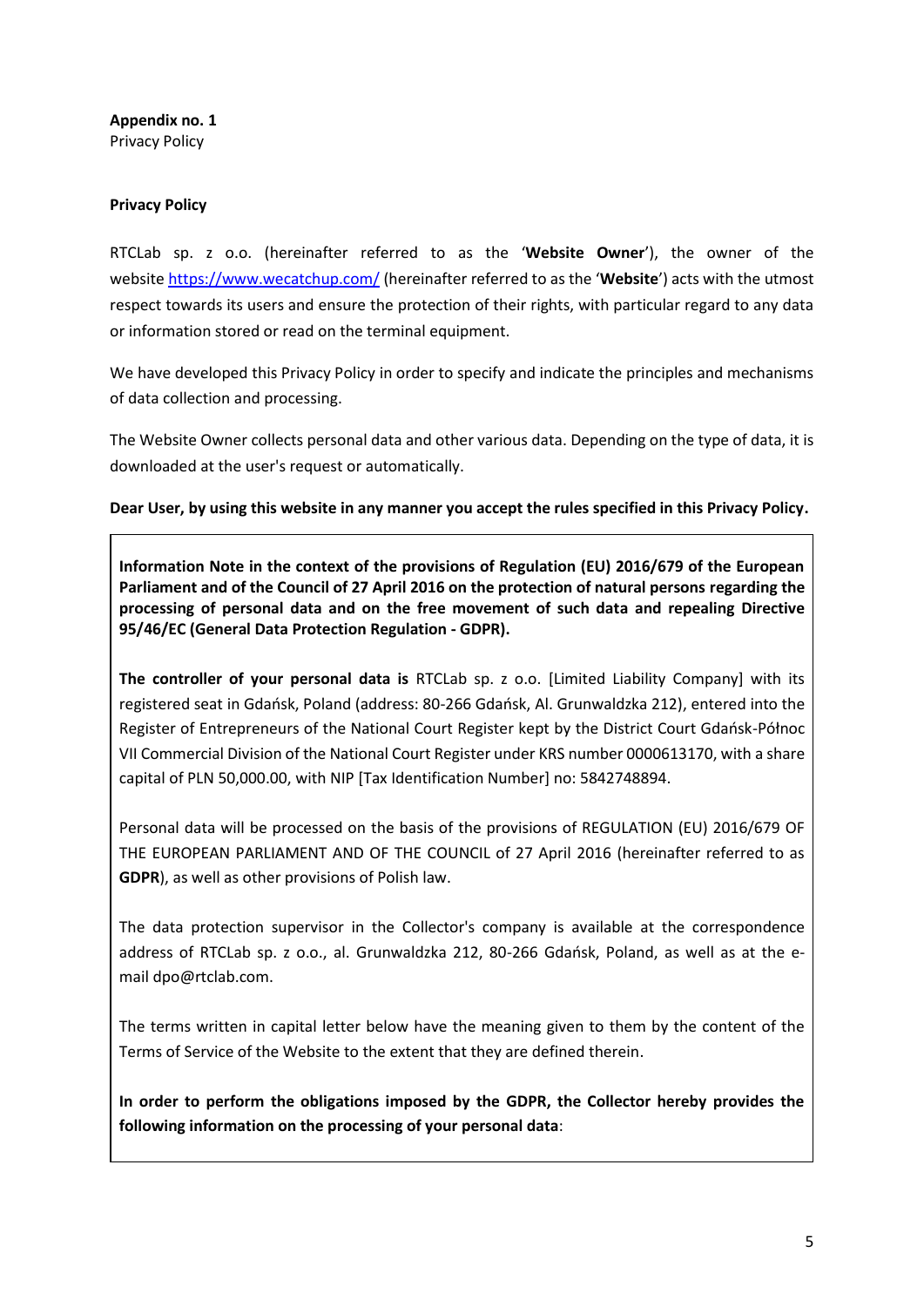- 1. Processing of the following categories of your personal data:
	- 1) E-mail,
	- 2) Password,
	- 3) Nickname,
	- 4) Name and Surname,
	- 5) Telephone number,
	- 6) Country, street, city/town, state/voivodeship,
	- 7) Name of the company,
	- 8) Time zone,
	- 9) Time and date format,
	- 10) Profile picture,
	- 11) Information note,
	- 12) IP address,
	- 13) History of logging in,
	- 14) History of password change,
	- 15) History of service package change,
	- 16) Settings of external data store,
	- 17) Settings of system limits,
	- 18) Operating System,
	- 19) Name and version of the Browser,
	- 20) Device type,
	- 21) Date and time of entry and exit to/from the meeting,
	- 22) The role of the meeting participant,
	- 23) Activity of the Browser's window bookmark,
	- 24) Making contact,
	- 25) Contact profile,
	- 26) Problem with connection,
	- 27) Answers to questions,
	- 28) Action confirming participation in the meeting and its absence,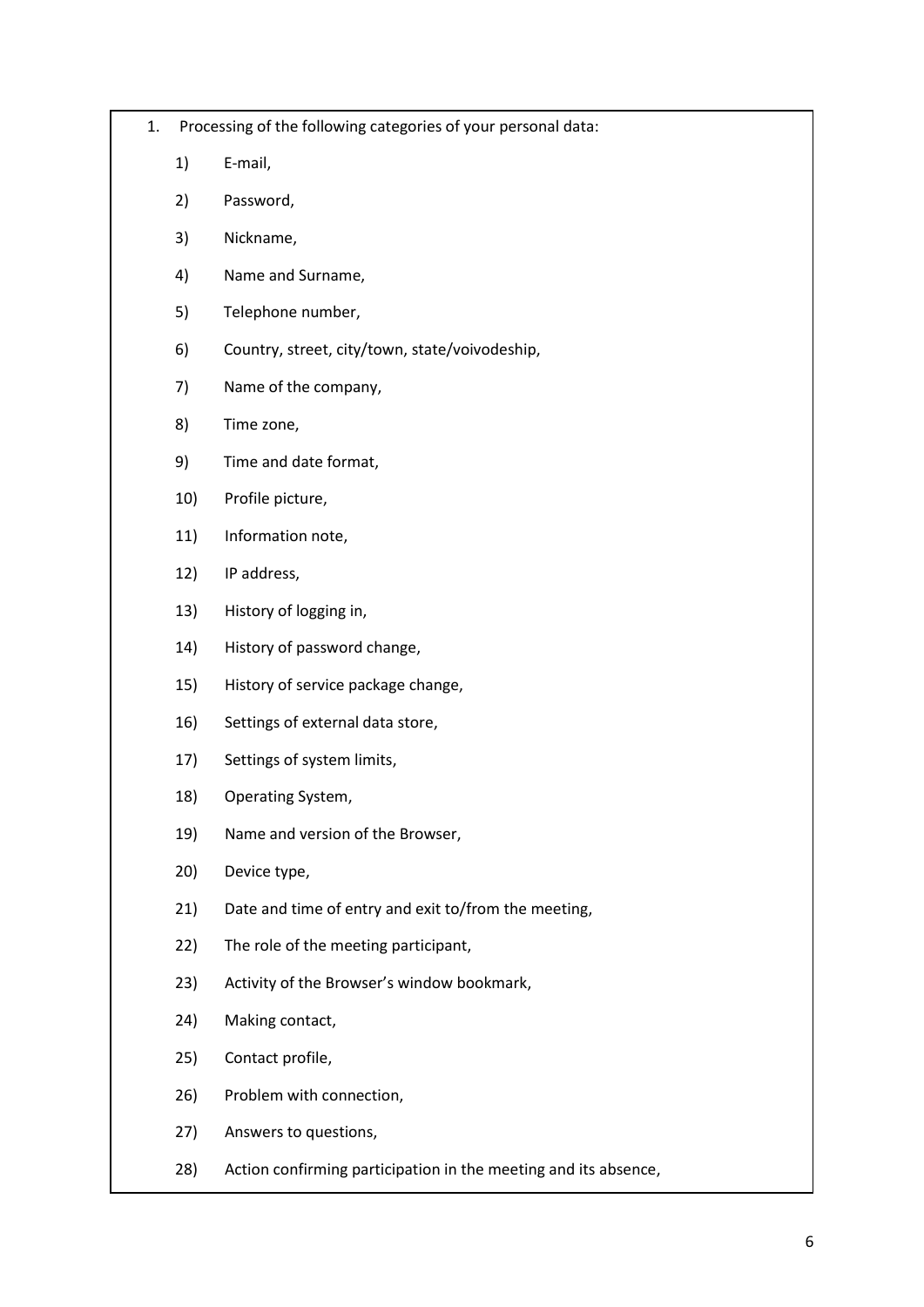- 29) Commencements and completion of the transmission,
- 30) Making contact and its profile,
- 31) Problem with connection,
- 32) Activation of video playing,
- 33) End of video playing,
- 34) Changing playback position,
- 35) End of video playback,
- 36) Activation of a slide show,
- 37) Changing a slide,
- 38) Completion of the slide show,
- 39) Activation of the file browser.

is necessary for the performance of the agreement on the use of the Website in the scope of standard functionalities reserved for the Registered Users concluded between you and the Collector (Article 6 (1) b GDPR) and this data is processed for this purpose.

- 2. The processing of the following categories of your personal data is necessary to comply with legal obligations (Article 6 (1) c GDPR) imposed on the controller in the area of accounting and taxes.
- 3. The categories of your personal data specified in points 1 and 2 above will be transferred to other entities for the purposes necessary for their processing in accordance with the purpose of processing declared by the Collector or in accordance with your instructions. The recipients to whom/which we transfer your data are AMAZON WEB SERVICES INC. in the USA in the scope of using the Website in the scope of standard functionalities reserved for the Registered Users and a cooperating accounting company, for accounting and tax purposes.
- 4. The Collector intends to transfer the categories of your personal data specified in points 1 and 2 above to the United States of America (USA). This country offers appropriate standards for the precautions and protection of your personal data, which was confirmed by the European Commission as part of the so-called Privacy Shield.
- 5. The Collector will process your personal data referred to: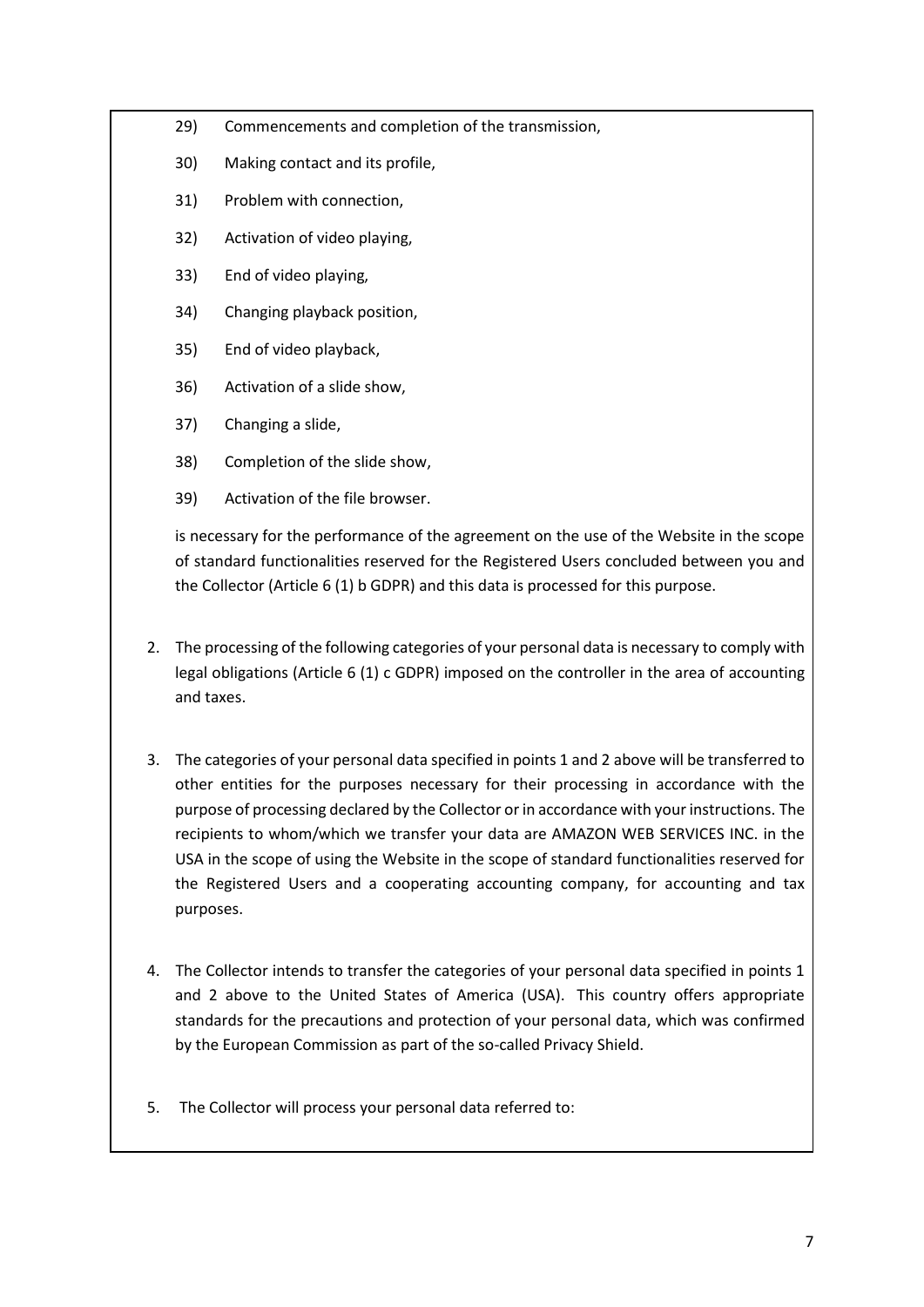1) in point 1 above until the execution or termination of the agreement on the provision of the service of using the Website in the scope of standard functionalities reserved for the Registered Users;

2) in point 2 above until the ceasing of tax obligations (6 years from the end of the tax year) or the ceasing of claims against you and yours against the Collector, and related to the agreement on the provision of the service of using the Website in the scope of standard functionalities reserved for the Registered Users.

- 6. You have the right to request from the Collector an access to personal data related to your person, rectification, deletion or limitation of processing, objection to processing, as well as the right to transfer data.
- 7. You have the right to lodge a complaint against the Controller or against processing of your personal data to a supervisory authority, in particular in a Member State of the European Union of your habitual residence, your place of work or place of alleged infringement, if you believe that the processing of your personal data violates the provisions of the GDPR. In Poland, this authority is the President of the Office for Personal Data Protection.
- 8. Providing personal data is voluntary. The consequences of not providing the data specified in points 1 and 2 above focus on the impossibility of performing the agreement on the provision of the service of using the Website in the scope of standard functionalities reserved for the Registered Users.

# **(more about your rights at the end of this document)**

You have the right to object at any time – for reasons related to your particular situation – to the processing of the personal data concerning you based on your consent or on the legitimate interest of the Collector (see information above), including profiling. **In the event of such an objection, the Collector must no longer process your personal data, unless the Collector demonstrates the existence of valid legitimate grounds for processing, overriding your interests, rights and freedoms, or when the Collector demonstrates the existence of grounds for establishing, pursuing or defending claims.**

If your data is processed in accordance with the information above for the purpose of direct marketing, you have the right to object at any time to the processing of your personal data for the purposes of such marketing, including profiling, to the extent that the processing is related to such direct marketing. **In the event of such an objection, the Collector must no longer process your personal data for such purposes.**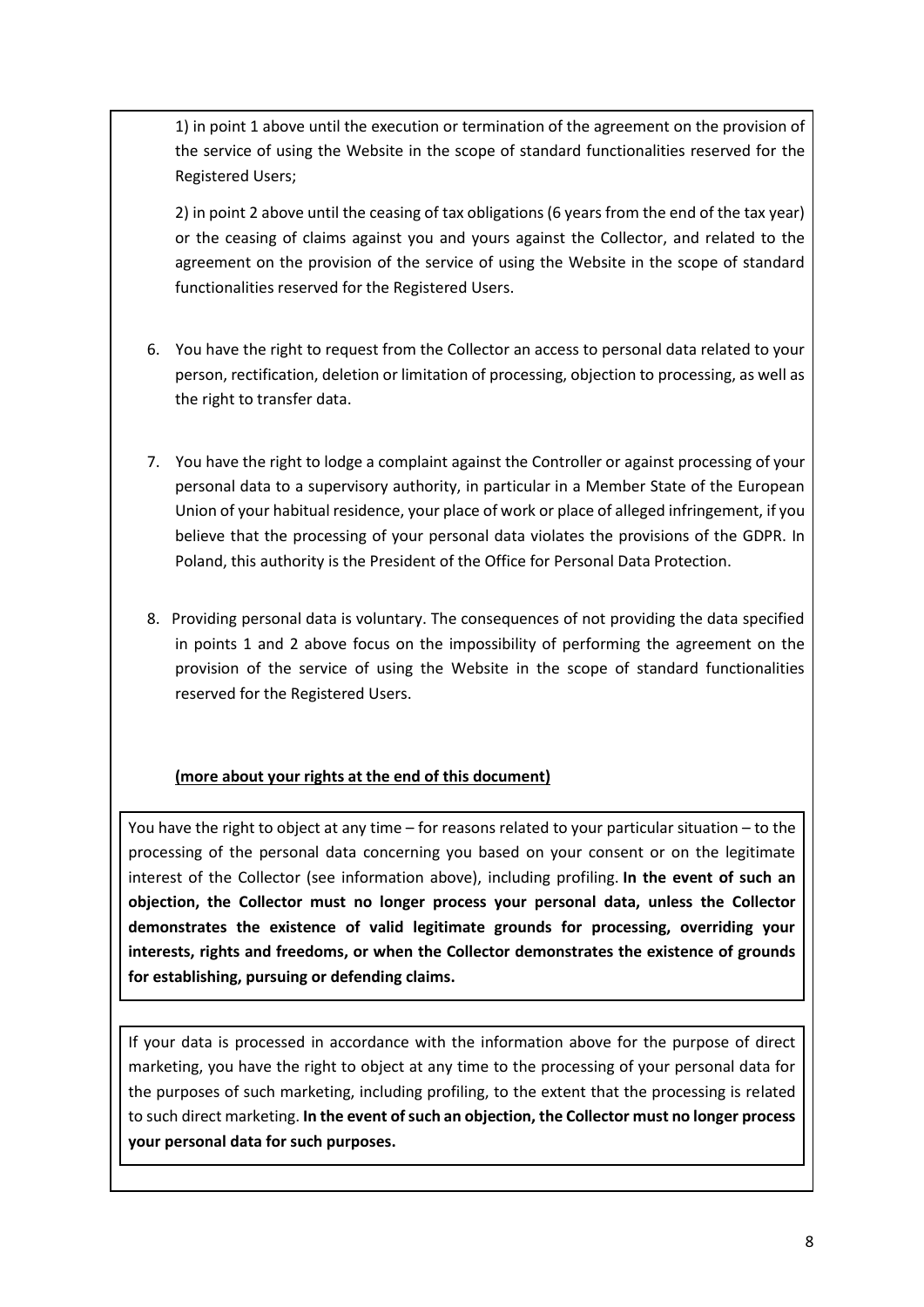**Objections specified above can be filed in any manner, in writing, by e-mail or by phone using the Collector's data specified at the beginning of this document.**

### **Your Rights towards CPD (hereinafter referred to as the Collector) as a data subject are as follows:**

**Right of access to data**: Art. 15 GDPR. You have the right to access your data processed by the Collector (the Collector will provide you with a copy of the personal data subject to processing possibly for a fee regulated by the GDPR) and to information regarding: the purpose of processing; the categories of personal data concerned; recipients or categories of recipients of the data to whom the data has been or will be disclosed, including if it is transferred to a non-EU country or to an international organization, protection related to the transfer; where possible, the planned period of storage of personal data and, where that is not possible, the criteria for determining that period; the right to request the Collector to rectify, delete or limit the processing of the personal data and to object to such processing; the right to lodge a complaint with a supervisory authority; if the personal data has not been collected from you - its source; automated decision-making, including profiling and the principles of its making, as well asthe meaning and expected consequences of such processing for you.

**Right to data rectification:** Art. 16 GDPR. You have the right to request the Collector to immediately rectify the personal data concerning you that is incorrect. Considering the purposes of processing, you have the right to request the complement of the incomplete personal data, including by providing an additional statement.

**The right to data deletion**, the so-called right to be forgotten: Art. 17 GDPR. You have the right to request the Collector to immediately delete your personal data if one of the following circumstances occurs: the personal data is no longer necessary for the purposes for which it was collected or otherwise processed; the data owner has withdrawn the consent on which the processing is based and there is no other legal basis for the processing; you object to the processing and there are no overriding legitimate grounds for processing in matters other than direct marketing; the personal data has been unlawfully processed; the personal data must be deleted in order to comply with a legal obligation provided for in European Union law or the law of the Member State to which the Controller is subject; the personal data has been collected in connection with the provision of information society services. However, the right described above is excluded to the extent that the processing is necessary: to exercise the right to freedom of expression and information; to comply with a legal obligation requiring processing under the European Union law or the law of the Member State to which the Controller is subject, or to perform a task carried out in the public interest or in the exercise of official authority vested in the Controller; for reasons of public interest in the field of public health; for archiving purposes in the public interest, for scientific or historical research purposes or for statistical purposes, insofar as it is likely that the right of the data owner specified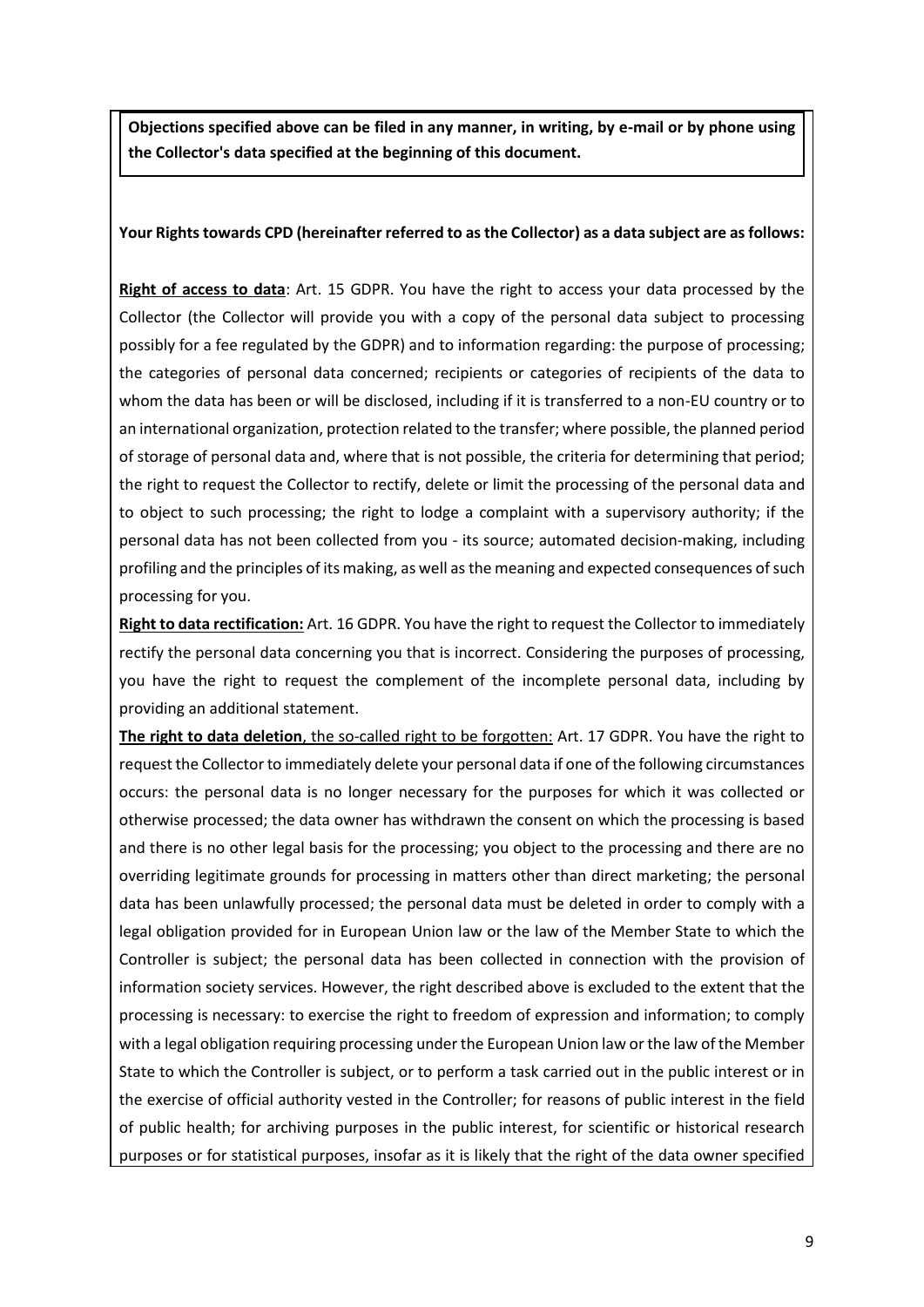above will prevent or seriously impede the achievement of the purposes of such processing; or to establish, exercise or defend legal claims.

**Right to data processing restriction**: Art. 18 GDPR. You have the right to request the Collector to limit processing in the following cases: you question the correctness of the personal data – for a period allowing the Collector to check the correctness of this data; the processing is unlawful and you object to the deletion of the personal data by requesting the restriction of its use instead; the Controller no longer needs the personal data for the purposes of the processing, but you need it to establish, exercise or defend claims; the data owner has objected to the processing – until it is determined whether the legitimate grounds on the part of the Collector override the grounds for objection of the person concerned, with the exception of processing for direct marketing purposes. If processing has been restricted, such personal data may be processed, except for storage, only with your consent or for the establishment, exercise or defense of legal claims, or for the protection of the rights of another natural or legal person, or for important reasons of public interest of the European Union or a Member State.

**Right to data transfer**: Art. 20 GDPR. You have the right to receive in a structured, commonly used and machine-readable format your personal data that the Collector has from you, and you also have the right to send this personal data to another collector without hindrance from the Collector, if: the processing is based on consent or an agreement, and the processing is carried out in an automated manner. You have the right to request that personal data has been sent by the Collector directly to another collector, if it is technically possible.

**Right to object to the data processing**: Information about these rights has been placed by the Collector in the box under the main information, above.

**You can exercise these rights in any manner, including by e-mail to [support@wecatchup.com](mailto:support@wecatchup.com) by post to the Collector address indicated at the beginning of this document.**

Data collected during registration.

If you want to use some functions on our Website reserved for the Registered Users, you must register (sign up) for this purpose. During registration, we will ask you to provide your personal data, as well as additional data, which may not constitute personal data, but are also covered by this Policy. Providing personal data and giving consent to its processing is not mandatory (it is voluntary), however, it is necessary to conclude and perform an agreement on the use of the functionalities of the Website reserved for the Registered Users.

Personal data will be processed by the Website Owner acting as the collector of personal data for the purpose and in the manner specified above in the information note.

Data collected when you contact us.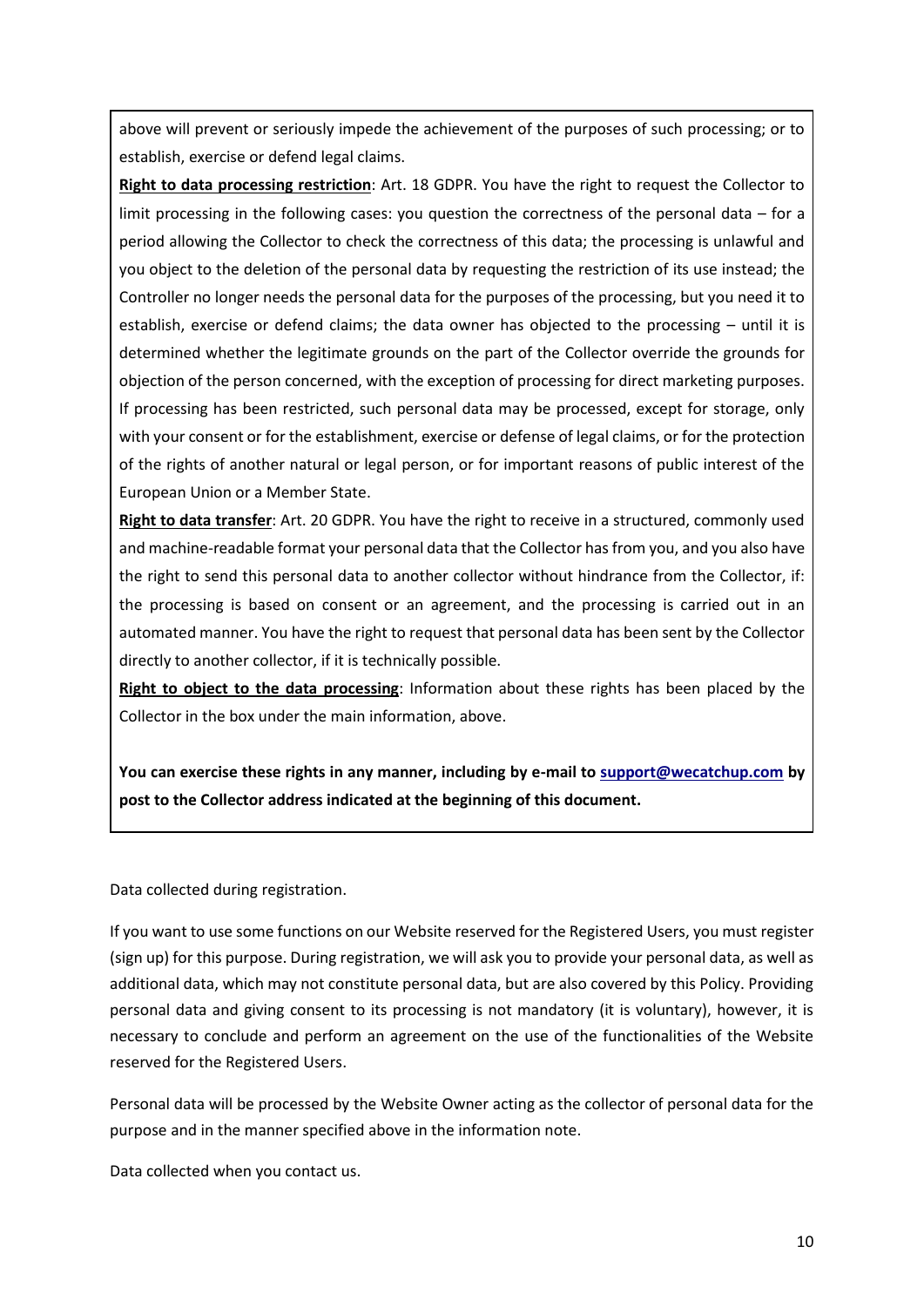When you contact us to perform a given activity (i.e. to file a complaint) via the Website, telephone or e-mail, we will again require of you to provide us with your personal data in order to confirm your identity and the possibility of return contact. The above applies to the same personal data that you, the User, have previously provided to us. Again, providing of this personal data is not mandatory, however, it is necessary in order to perform some activities or obtain the information you require.

### Use of data.

The personal data provided by you, the processing of which you have consented to, will be processed only to the extent and for the purpose permitted by this consent or for the purpose permitted by applicable law.

The data collected automatically can be used to analyze user behavior on the website, as well as to collect demographic data about our users.

The data collected during correspondence between you and the Website Owner will be used only to enable us to provide a correct, complete and effective answer to your question.

In the event of a breach of the Terms of Service constituting a violation of the law, as well as in the absence of such a violation, but based on other provisions of law, the Website Owner may, in cases required by law, disclose your data, including the personal data, to the judicial authorities.

### Protection of your data.

The Website Owner will protect your personal data in accordance with applicable law. We make every effort to ensure the protection, confidentiality and integrity of the personal data collected through the website. In particular, we take steps to limit access to the personal data collected through the website to the extent necessary to provide services via the website. In addition, we employ staff specially trained in personal data protection issues, which carry out periodic security tests of our data collection systems.

# How will we contact you?

If you select the available 'Email Notification' or similar option when using the website, you will receive an email from us.

If, while using the Website, you select the available option 'Text message notification' or similar, you will receive a text message (sms) from us.

If you send us a message while filling up the form, we may contact you by phone, e-mail or fax to answer your questions.

E-mails.

Some functionalities of our Website allow you to send us e-mails. The information sent in this manner will be used only to respond to your message. However, please note that e-mail is not always a secure